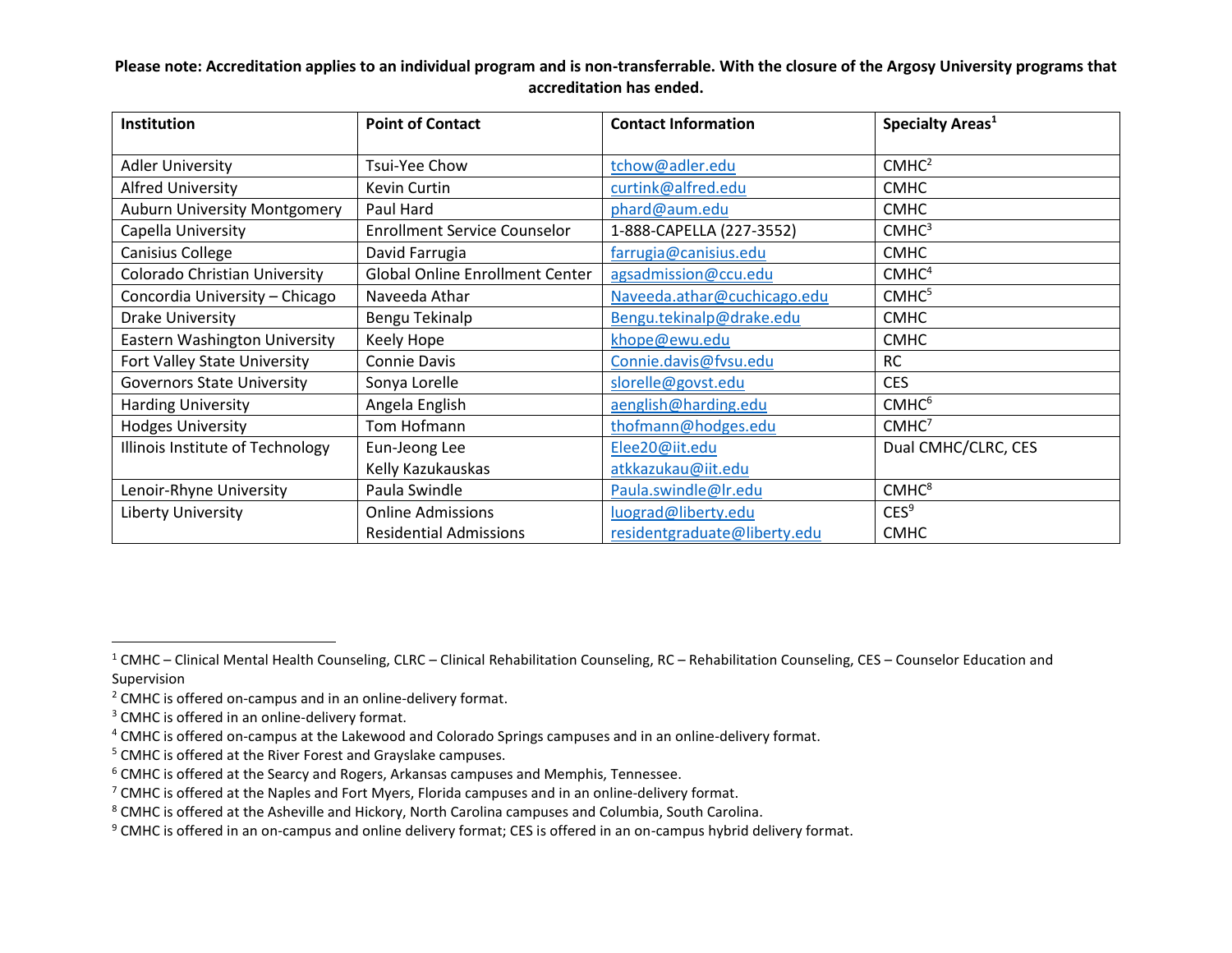| Lindsey Wilson College              | Jeff Parsons (CES)           | parsonsj@lindsey.edu           | CES <sup>10</sup> CMHC <sup>11</sup> |
|-------------------------------------|------------------------------|--------------------------------|--------------------------------------|
|                                     | Keeley Steward (CMHC)        | stewartk@lindey.edu            |                                      |
| <b>Malone University</b>            | Kara Kaebler                 | kkaebler@malone.edu            | CMHC <sup>12</sup>                   |
| <b>Marymount University</b>         | Tamara Davis                 | tdavis@marymount.edu           | CMHC, CES                            |
| <b>Messiah College</b>              | Leah Clarke                  | Iclarke@messiah.edu            | CMHC <sup>13</sup>                   |
| Monmouth University                 | Stephanie Hall               | shall@monmouth.edu             | <b>CMHC</b>                          |
| <b>Montreat College</b>             | Hal Latner                   | Hal.latner@montreat.edu        | <b>CMHC</b>                          |
| <b>Mount Mary University</b>        | Carrie King                  | kingc@mtmary.edu               | <b>CMHC</b>                          |
| <b>Murray State University</b>      | Susana Bloomdahl             | sbloomdahl@murraystate.edu     | CMHC <sup>14</sup>                   |
| <b>National Louis University</b>    | <b>Michael Carr</b>          | Mcarr8@nl.edu                  | CMHC <sup>15</sup>                   |
| Niagara University                  | Shannon Hodges               | shodges@niagara.edu            | <b>CMHC</b>                          |
| Northeastern Illinois University    | Shedeh Tavakoli              | s-tavakoli@neiu.edu            | <b>CMHC</b>                          |
| Palo Alto University                | <b>William Snow</b>          | wsnow@paloaltou.edu            | $CMHC^{16}$                          |
| <b>Plymouth State University</b>    | Mike Mariska                 | mamariska@plymouth.edu         | <b>CMHC</b>                          |
| <b>Richmont Graduate University</b> | Sonja Sutherland             | ssutherland@richmont.edu       | <b>CMHC</b>                          |
| Saybrook University                 | Jennifer Preston             | jpreston@saybrook.edu          | CMHC <sup>17</sup>                   |
| Seminary of the Southwest           | Britt James-Sauceda          | Brittany.james@ssw.edu         | <b>CMHC</b>                          |
| <b>Shippensburg University</b>      | <b>Todd Whitman</b>          | tkwhit@ship.edu                | CMHC <sup>18</sup>                   |
| South University - Columbia         | Charlotte Redden Hamilton    | crhamilton@southuniversity.edu | <b>CMHC</b>                          |
| South University - Richmond         | Cynthia Miller               | cmmiller@southuniversity.edu   | <b>CMHC</b>                          |
| South University - Savannah         | Allen Delaney                | adelaney@southuniversity.edu   | <b>CMHC</b>                          |
| South University - VA Beach         | <b>Susanne Preston-Josey</b> | Spreston-                      | <b>CMHC</b>                          |
|                                     |                              | josey@southuniversity.edu      |                                      |

 $10$  CES is offered at the Columbia, Kentucky campus.

 $\overline{a}$ 

<sup>11</sup> CMHC is offered at Region 1 (Columbia, Lexington, Scottsville, Somerset, London), Region 2 (Big Stone Gap, Cumberland, Hazard, Richlands, Wytheville), Region 3 (Ashland, Logan, Maysville, Prestonburg), Regions 4 and 6 (Cincinnati, Hillsboro/Louisville, Radcliff, Washington Court House), Region 5 (Henderson, Hopkinsville, Madisonville, Paducah), and in an online-delivery format.

<sup>12</sup> CMHC is offered in an on-campus and online-delivery format.

<sup>13</sup> CMHC is offered in an online-delivery format.

<sup>14</sup> CMHC is offered at Murray State and Madisonville, Kentucky campuses.

<sup>15</sup> CMHC is offered at Chicago, Elgin, Lisle, North Shores and Wheeling, Illinois campuses.

<sup>16</sup> CMHC is offered in a residential hybrid and low-residency distance learning format.

<sup>17</sup> CMHC is offered in a low-residency hybrid format.

<sup>18</sup> CMHC is offered at the Shippensburg and Harrisburg, Pennsylvania campuses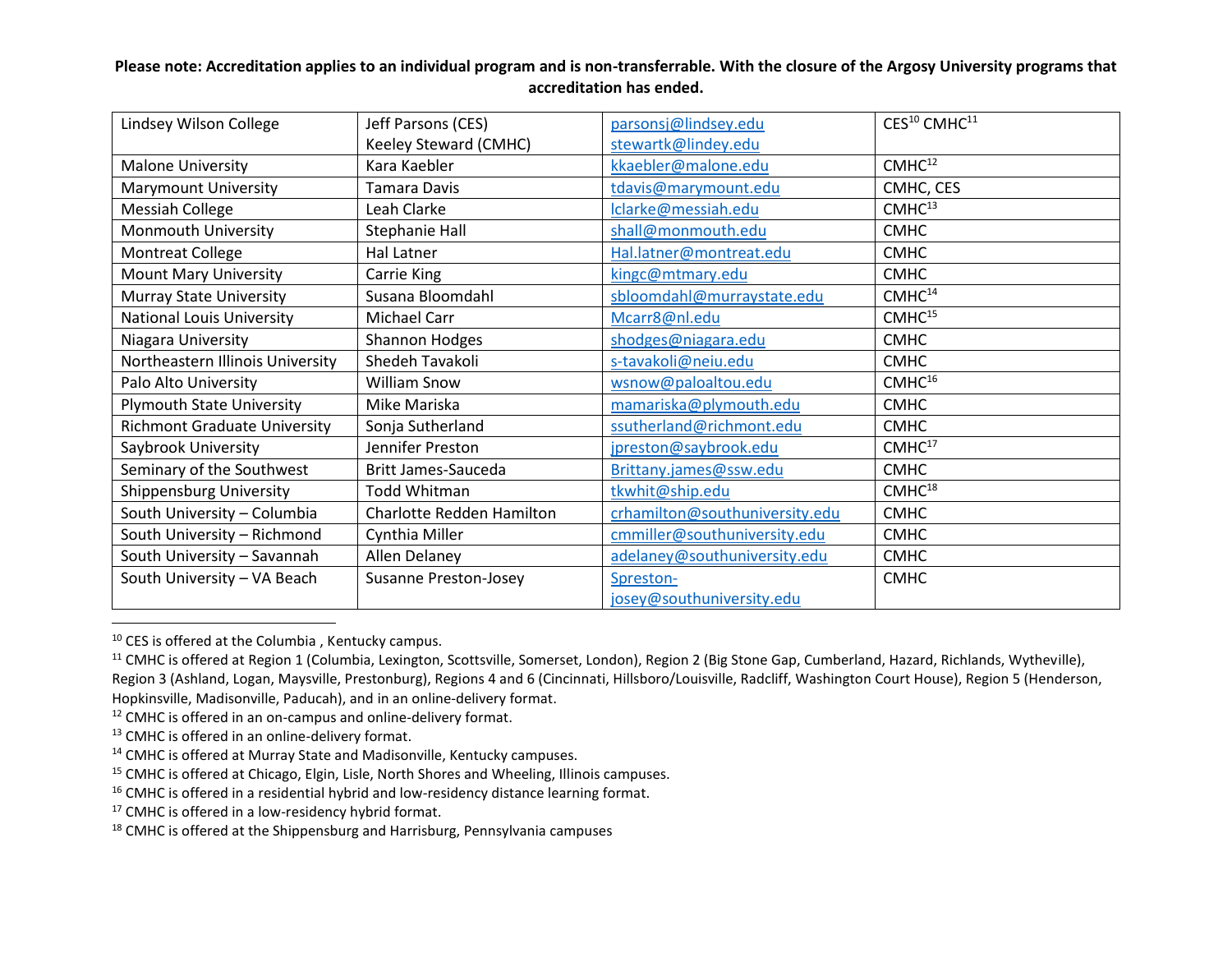| South University - West Palm         | <b>Ashley Weeks</b>           | 561-273-6358                     | <b>CMHC</b>             |
|--------------------------------------|-------------------------------|----------------------------------|-------------------------|
| Beach                                |                               |                                  |                         |
| Southeastern Oklahoma State          | Jon K. Reid                   | jreid@se.edu                     | <b>CMHC</b>             |
| University                           |                               |                                  |                         |
| <b>Syracuse University</b>           | <b>Sindy Pitts</b>            | skpitts@syr.edu                  | CMHC only               |
| Texas A&M University -               | <b>Chester Robinson</b>       | Chester.robinson@tamuc.edu       | CMHC, CES <sup>19</sup> |
| Commerce                             |                               |                                  |                         |
| The Chicago School of                | Ryan Tobiaz                   | Ryan.tobiaz@thechicagoschool.edu | <b>CMHC</b>             |
| Professional Psychology - DC         |                               |                                  |                         |
| The Chicago School of                | LoriAnn Stretch               | Istretch@thechicagoschool.edu    | CMHC <sup>20</sup>      |
| Professional Psychology - Online     |                               |                                  |                         |
| <b>Thomas University</b>             | Cristina Jones                | cjones@thomasu.edu               | Dual CMHC/CLRC          |
| <b>Trinity Washington University</b> | Iris Escarraman               | escarramanl@trinitydc.edu        | <b>CMHC</b>             |
| <b>Troy University</b>               | Ed Siler                      | Edsiler123767@troy.edu           | CMHC <sup>21</sup>      |
| Union Institute and University       | Rosalyn Brown-Beatty          | Rosalyn.brownbeatty@myunion.edu  | <b>CMHC</b>             |
| University of the Cumberlands        | Matthew Lyons                 | Matthew.lyons@ucumberlands.edu   | CMHC, CES <sup>22</sup> |
| <b>Ursuline College</b>              | Gail Rule-Hoffman             | grulehoffman@ursuline.edu        | <b>CMHC</b>             |
| <b>Walden University</b>             | Kendria Pugh, Enrollment      | Kendria.pugh@mail.waldenu.edu    | CMHC, CES <sup>23</sup> |
|                                      | Manager                       |                                  |                         |
| <b>Walsh University</b>              | <b>Ruthann Smith Anderson</b> | 330-490-7264                     | <b>CMHC</b>             |
| <b>Waynesburg University</b>         | Kayla Ayers, Graduate         | kayers@waynesburg.edu            | CMHC, CES <sup>24</sup> |
|                                      | Enrollment                    |                                  |                         |
| <b>Western Connecticut State</b>     | Nicole DeRonck                | deronckn@wcsu.edu                | <b>CMHC</b>             |
| University                           |                               |                                  |                         |
| Western Illinois University -        | <b>Holly Nikels</b>           | Hj-nikels@wiu.edu                | <b>CMHC</b>             |
| <b>Quad Cities</b>                   |                               |                                  |                         |

<sup>&</sup>lt;sup>19</sup> CMHC and CES are both offered at the Commerce, Mesquite, and McKinney, Texas campuses.

 $\overline{a}$ 

<sup>20</sup> CMHC is offered in an online-delivery format.

<sup>&</sup>lt;sup>21</sup> CMHC is offered at Alabama: Dothan, Montgomery, Phenix City, and Troy campuses; Florida: Altamonte Springs, Ft. Walton Beach, Panama City, Pensacola, and Tampa campuses; Georgia: Augusta campus.

<sup>&</sup>lt;sup>22</sup> CMHC is offered in an online-delivery format; CES is offered in an online delivery format with residencies.

<sup>&</sup>lt;sup>23</sup> CMHC, CES are offered in an online-delivery format.

<sup>&</sup>lt;sup>24</sup> CMHC is offered at the Waynesburg, Southpointe, Monroeville, and North Hills campuses; CES is offered at the main campus.